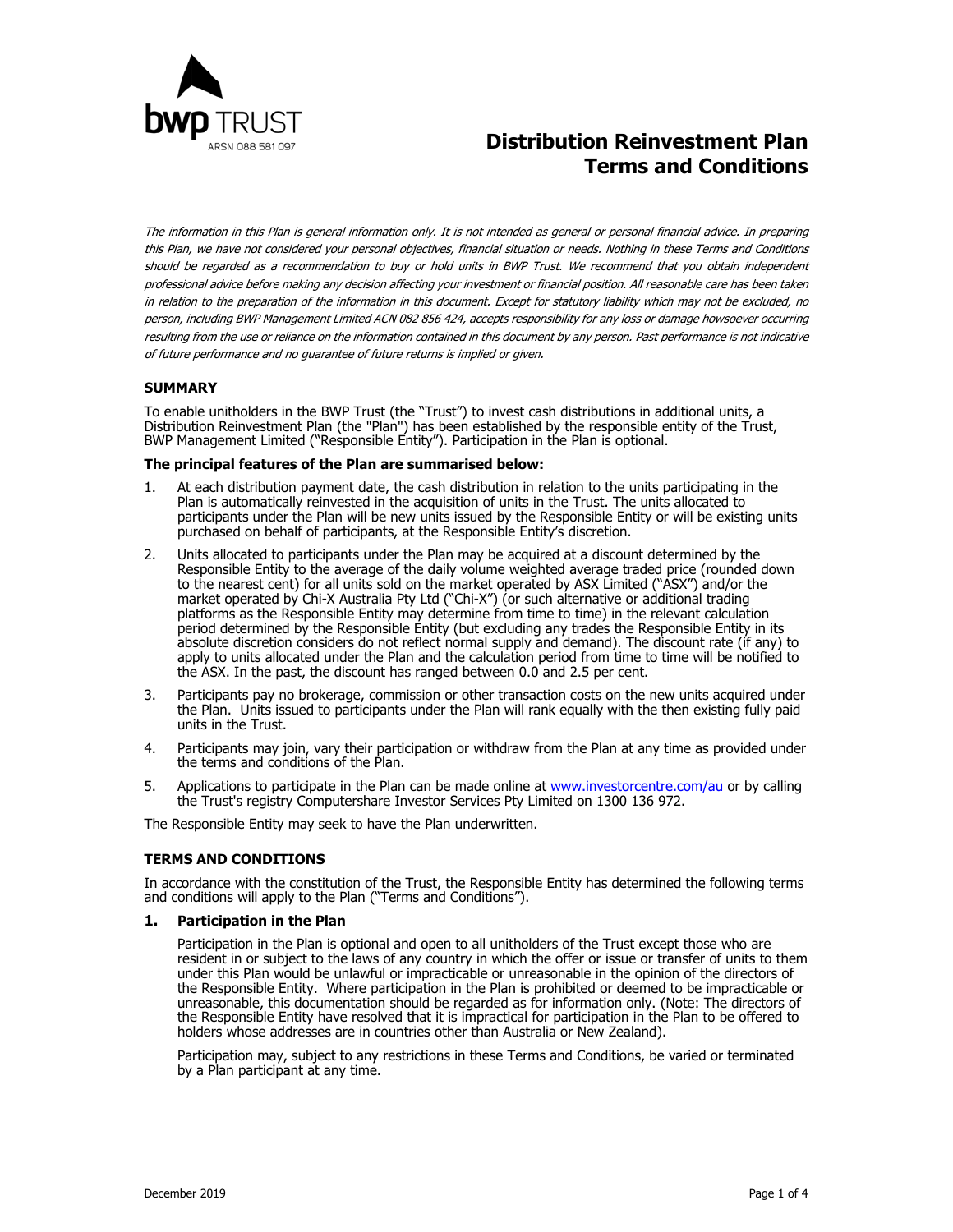

# **2. Applications to Reinvest**

To be eligible to participate in the Plan for a particular distribution, participants must be on the Trust's register and entitled to participate in the distribution on the record date for determining entitlements to that distribution.

In order to ensure that requests for reinvestment through participation in the Plan are processed and implemented in relation to a particular distribution, applications for participation in the Plan must be made on the prescribed application form which must be signed by the registered holder of units in accordance with the instructions on that form and must be received not later than one business day after the relevant record date. Participation in the Plan will continue until the earlier of termination of the participant's participation in the Plan (in accordance with paragraph 8 of these Terms and Conditions below) or termination of the Plan.

# **3. Degree of Participation**

Participation in the Plan in respect of distributions can be either full or partial.

Full participation will result when the Responsible Entity accepts an application from a unitholder for the whole of that unitholder's holding to be subject to the Plan. It applies to all cash distributions payable on the participant's entire holding including units currently held, units allotted under the Plan, bonus units subsequently allotted, units allotted pursuant to a subsequent rights or entitlement issues or placements, if any, units allotted as a result of an exercise of an option and additional units purchased from time to time and registered at the relevant record date.

Partial participation will result when the Responsible Entity accepts an application from a unitholder for a nominated percentage of units to be subject to the Plan. Under partial participation, the provisions of the Plan apply to all cash distributions payable on the percentage of the participant's units nominated as being subject to the Plan. If the number of units held is varied, the nominated percentage will apply to the varied holding.

If a duly signed application form is received by the Responsible Entity and it does not indicate the degree of participation, it shall be deemed to be an application for full participation.

#### **4. Operation of the Plan**

Each cash distribution which is payable to a participant in respect of units which are subject to the Plan will be applied by the Responsible Entity on the participant's behalf to acquire (by issue or transfer) additional fully paid ordinary units in the Trust.

The Responsible Entity, in its absolute discretion, will determine for any distribution whether existing units will be purchased and transferred, or whether to issue new units, or to apply a combination of both options, to satisfy obligations under the Plan.

If the Responsible Entity determines that existing units should be purchased and transferred to a participant under the Plan, the units may be acquired in such a manner as the Responsible Entity considers appropriate, including through a broker in the market. Participants agree to appoint a trustee nominated by the Responsible Entity as the participant's agent to acquire units for this purpose.

The price that participants pay for units under the Plan will be the same regardless of whether they are acquired or issued by the Responsible Entity.

In respect of each cash distribution payable to a participant, the Responsible Entity will for each participant:

- (a) determine the amount of the cash distribution payable in respect of the units of that participant which are subject to the Plan and any withholding tax payable in respect of such distribution;
- (b) determine the number of units in the Trust to be allocated under the Plan, obtained by dividing the cash distribution amount then held by the Responsible Entity on behalf of that participant and any cash balance then in the participant's Plan account, by the issue price of the Plan units determined in accordance with the Market Price set out below. Where the number of units to be allocated is not a whole number, the number of units will be rounded down to the nearest whole number. Any remaining cash distribution shall be retained in the participant's Plan account (without accruing interest); and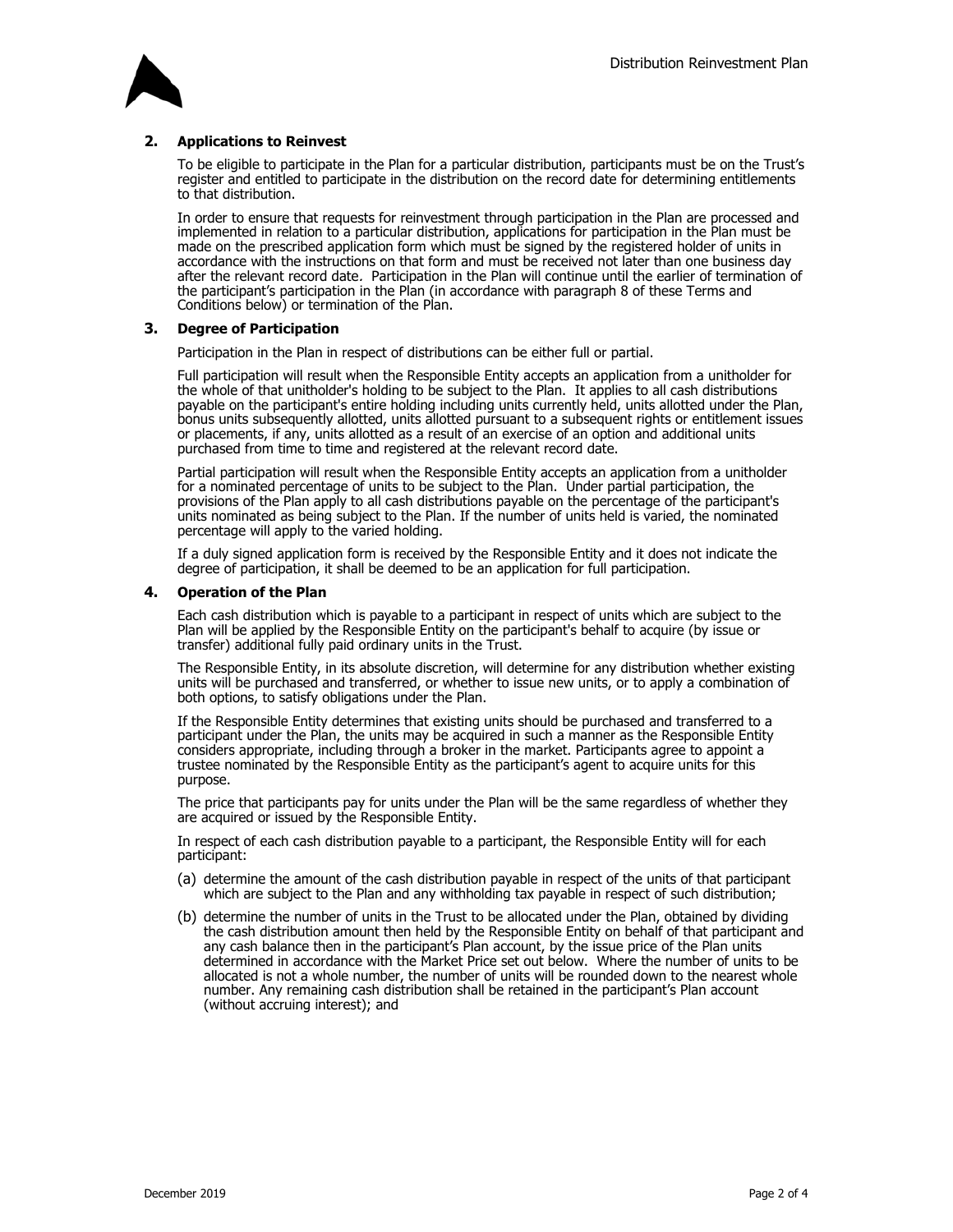

(c) allot, or arrange for the transfer of, that number of additional units in the Trust to the participant.

Units to be allocated under the Plan may be priced at a discount to the market price of the units, to be determined by the Responsible Entity. The market price to which the discount shall apply will be the average of the daily volume weighted average traded price (rounded down to the nearest cent) for all units sold on the market operated by ASX and/or the market operated by Chi-X (or such alternative or additional trading platforms as the Responsible Entity may determine from time to time) in the relevant calculation period determined by the Responsible Entity (but excluding any trades the Responsible Entity in its absolute discretion considers do not reflect normal supply and demand) ("Market Price").

The relevant calculation period means a period of not less than five consecutive trading days as determined by the Responsible Entity from time to time in its absolute discretion. Notification of the calculation period and the discount determined by the Responsible Entity will be by announcement to the ASX not later than the day on which the Responsible Entity announces the amount of the estimated distribution.

#### **5. When units will be allocated under the Plan**

Units to be allocated under the Plan will be allotted or transferred by the Trust's registry into the holding of the participant on or as soon as practicable after the relevant distribution payment date. DRP Statements will usually be issued within 10 days of the date of allotment or transfer and the participants holding statements showing the additional units will be issued at the end of each month (after the units have been allotted or transferred) in the usual way.

Units allocated under the Plan will, from the date of registration, rank equally with all other fully paid allotted units in the Trust.

#### **6. No Transaction Costs**

No brokerage, commission, stamp duty (under current law) or other transaction costs will be payable by participants in respect of applications for, or allocation of, units under the Plan. However, participants will be required to pay any income or other taxes payable arising from the receipt of distributions or allocation of units under the Plan. As individual circumstances vary considerably, specific taxation advice should be obtained by a participant.

#### **7. Participants' Statements**

The Trust will send to each unitholder participating in the Plan after each relevant distribution payment date, a statement setting out the details of their participation in the Plan.

#### **8. Variation or Termination of Participation**

A participant may, at any time, give notice to the Responsible Entity to increase or decrease the percentage of units participating in the Plan, or to terminate participation in the Plan. Such notice should be given in writing on the prescribed form which can be made online at www.investorcentre.com/au or by calling the Trust's registry Computershare Investor Services Pty Limited on 1300 136 972 and which should be signed by the registered holder of the units, in accordance with the instructions on that form. For the notice of change to, or termination of, participation in the Plan to be effective for a particular distribution, a correctly completed notice must be received by the Responsible Entity not later than one business day after the relevant record date. Death of a participant will not automatically terminate participation.

Participants disposing of all their unitholdings will be deemed to have terminated participating in the Plan at the date of registration of the disposal.

At each record date, if a participant has terminated or is deemed to have terminated participation in the Plan, and there is a balance in the participant's Plan account at that date, being an amount that is:

(i) in excess of \$15, then the entire balance will be paid to the participant; or

(ii) \$15 or less, then the entire balance will be reinvested in the Trust for the benefit of all unitholders.

#### **9. Applications and Notices**

Applications and notices given by participants in the Plan shall be in writing or such other form as the Responsible Entity may from time to time require in accordance with the provisions of these Terms and Conditions and shall only be effective as and when received by the Responsible Entity subject to:

- (a) these Terms and Conditions;
- (b) in the case of applications to participate in the Plan, acceptance by the Responsible Entity; and
- (c) receipt by the Responsible Entity no later than 1 business day after the relevant record date. Any applications to participate in the Plan or notices received after the date that is 1 business day after the record date for a distribution will only be effective in respect of the next distribution.